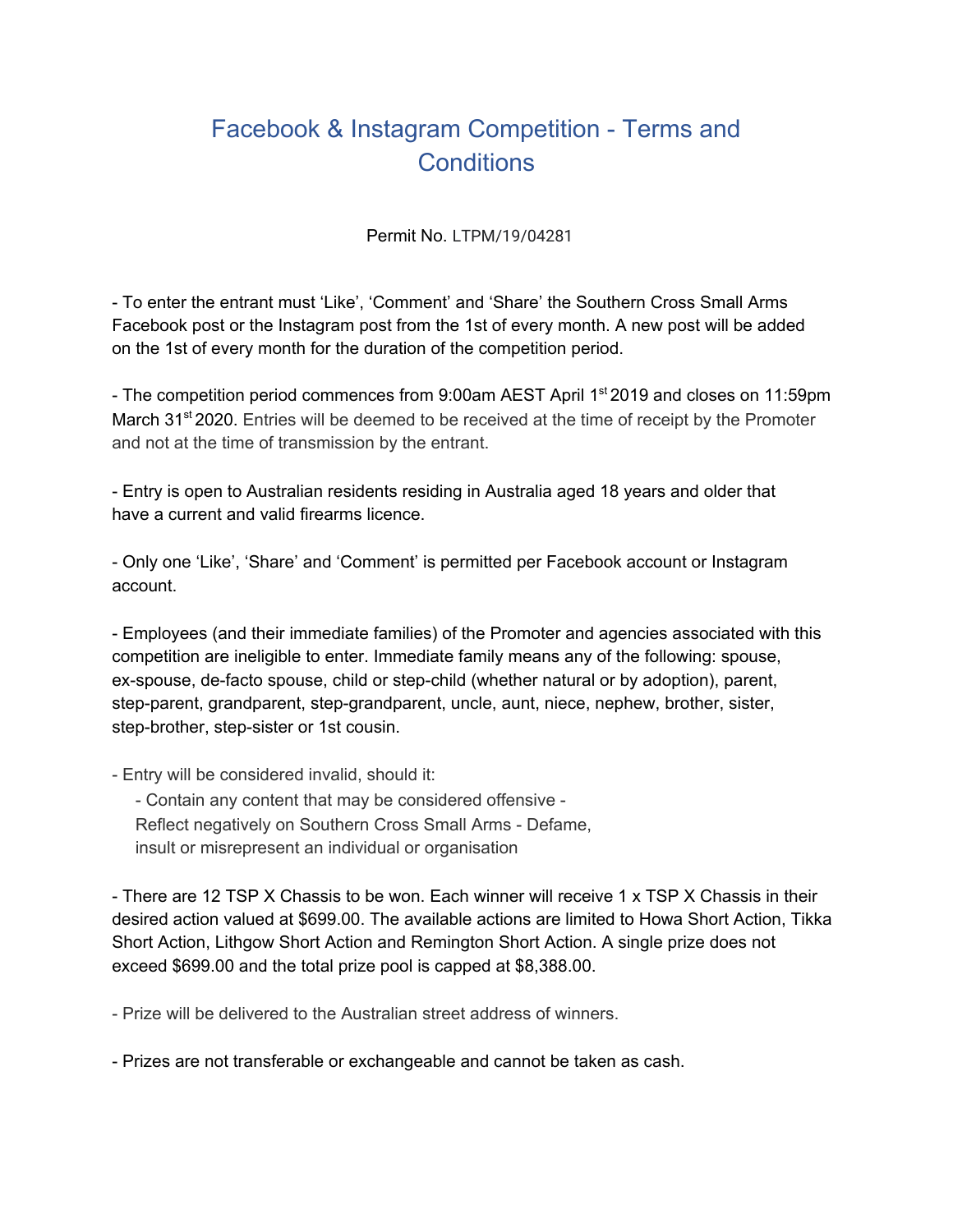- This is a game of chance meaning winners will be selected at random. Winners will be drawn and announced on:

4:00pm AEST on Monday 6th May 2019 4:00pm AEST on Monday 10th June 2019 4:00pm AEST on Monday 8th July 2019 4:00pm AEST on Monday 5th August 2019 4:00pm AEST on Monday 9th September 2019 4:00pm AEST on Monday 7th October 2019 4:00pm AEST on Monday 11th November 2019 4:00pm AEST on Monday 9th December 2019 4:00pm AEST on Monday 6th January 2020 4:00pm AEST on Monday 10th February 2020 4:00pm AEST on Monday 9th March 2020 4:00pm AEST on Monday 6th April 2020

- Winners will be notified by a direct message on their Facebook or Instagram account. Winners will be required to send back their name, address and photo proof of a current and valid firearms licence by emailing competition@scsa-au.com in order to receive the prize.

- Whilst best efforts will be made to contact the winners, in the event that for any reason the winners cannot be notified after reasonable attempts, then the prize will be forfeited by the winner and cash will not be awarded in lieu of the prize. If the prize is unclaimed after three months, it will be redrawn on the following months draw date at the same time and place as the original draw and the winner notified by direct message from the Southern Cross Small Arms page.

- Entrants consent to Southern Cross Small Arms using their name, likeness, image and entry in the event they are a winner in any media for an unlimited period without remuneration for the purpose of promoting this competition.

- Except for any liability that cannot be excluded by law, the Promoter (including its officers, employees and agents) shall incur no liability (including due to negligence), for any personal injury; or any loss or damage (including loss of opportunity); whether direct, indirect, special or consequential to any person or property, arising in any way out of the Competition. The Promoter is committed to maintaining your privacy, and we want you to understand how we use and manage your data. The Promoter collects personal information in order to conduct the Competition and may, for this purpose, disclose such information to third parties, including, but not limited to, offer suppliers and as required, to Australian regulatory authorities; entry is conditional on providing this information.

- This competition is in no way sponsored, endorsed or administered by, or associated with Facebook or Instagram. You are providing your information to The Promoter and not to